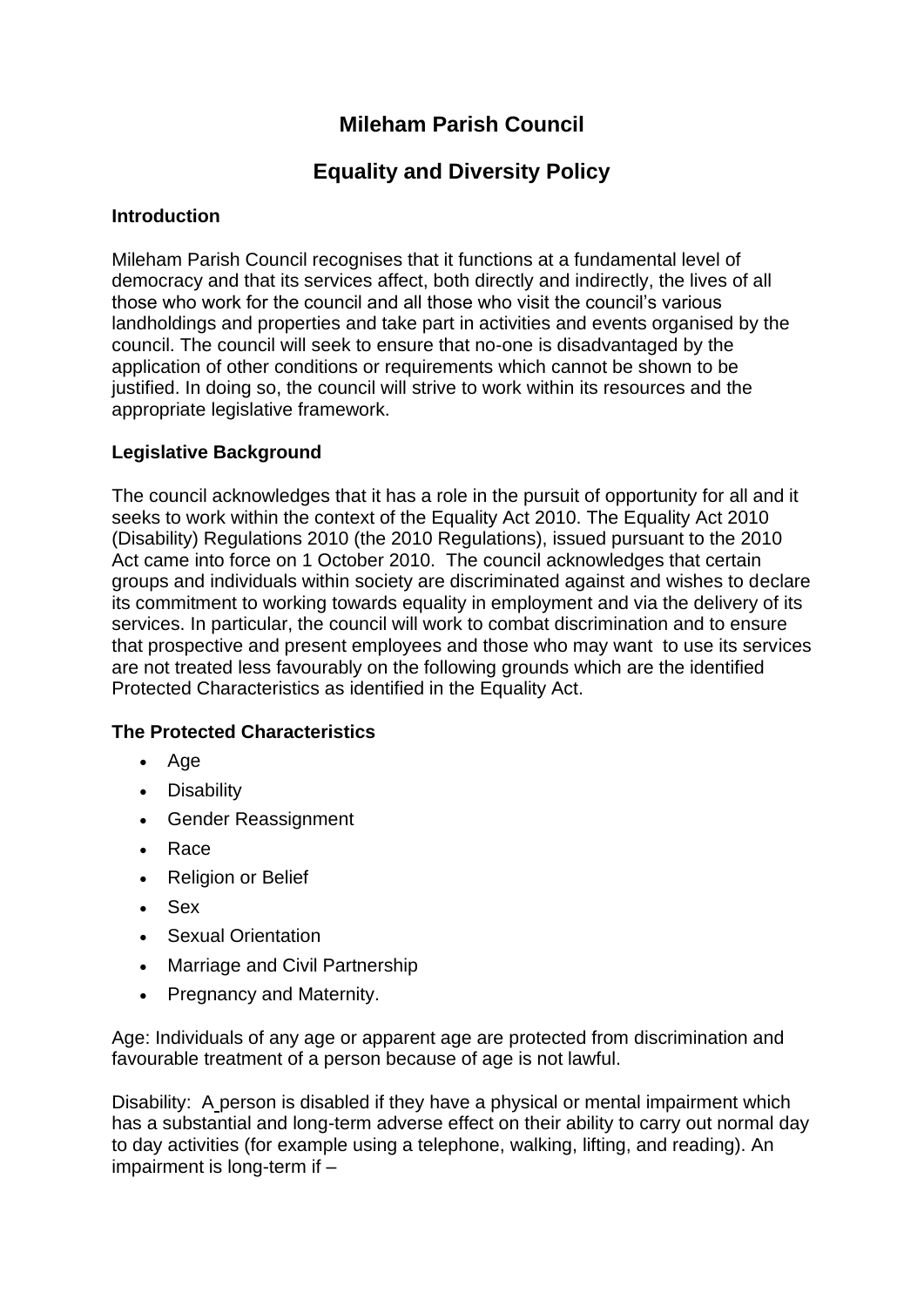- It has lasted for at least 12 months,
- It is likely to last for at least twelve months, or
- It is likely to last for the rest of the life of the person affected.

Regulations confirm that those certified as blind, severely sight impaired, partially sighted, or sight impaired by a consultant ophthalmologist will be deemed to have a disability. They also confirm that persons with cancer, HIV infection or multiple sclerosis are deemed to have a disability.

People suffering from drink or drug abuse are outside the scope of the Regulations. Notably pursuant to section 13 (3) of the 2010 Act, if a person (e.g. an employer or a service provider) treats a disabled person more favourably than a non-disabled person, this does not constitute direct discrimination.

Gender Reassignment: gender reassignment is a protected characteristic that applies to a transsexual person who is proposing to undergo, is undergoing or has undergone a process (or part of a process) to change their sex (by physiological or other attributes of sex).

Race Equality: The Parish Council has a general duty to: Eliminate unlawful racial discrimination; Promote equality of opportunity; Promote good race relations between people of different racial groups.

Religion or Belief: This must be genuinely held

Sex

Marriage & Civil Partnership

Pregnancy & Maternity: It is unlawful to discriminate against a woman if, in the protected period as identified above, she is treated unfavourably because of pregnancy.

### **Public Sector Equality Duty**

Section 149 of the 2010 Act, which came into force on 5 April 2011, imposes on public authorities ( which as specified in Schedule 19 includes principal authorities, parish councils and parish meetings without a separate parish council and, in Wales, community councils) in the exercise of their functions, a duty to take into account:

- The need to eliminate discrimination and harassment, victimisation and any other conduct that is prohibited by or under the Act;
- To advance equality of opportunity between persons who share a relevant protected characteristic and persons who do not share it;
- To foster good relations between those who share protected characteristics and those who do not.

The protected characteristics of marriage and civil partnership are not covered by the provisions of Section 149.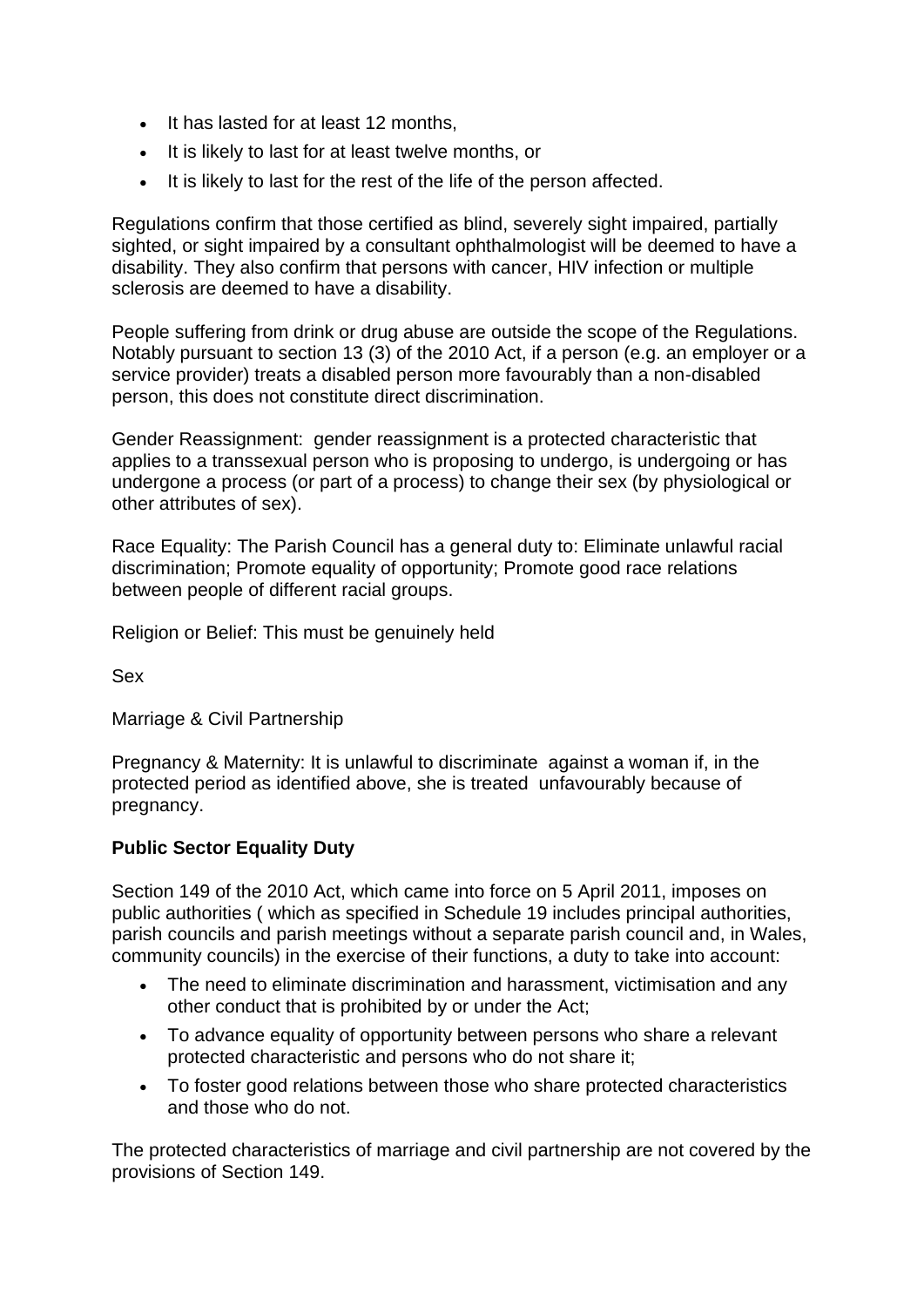# **Equal Opportunity**

Mileham Parish Council is committed to achieving equality of opportunity both for those who use its services and for the employees who provide them.

Equal opportunities, fairness in the workplace and providing good quality services to the local community are all inter-linked. It is recognised that individuals and groups continue to be unfairly discriminated against and it is the council's responsibility to promote good community relations, equality of opportunity and to tackle unlawful discrimination in all of its forms.

This new and comprehensive statement is to demonstrate the council's wholehearted commitment to action in tackling inequality. Such action is the responsibility of members and all employees of the council.

### **How we will reach our commitment**

- To provide services that are equally accessible to all people, free from prejudice and discrimination and sensitive to the needs of all sections of the community.
- Value people and their differences and enable all employees to achieve their full potential, creating vitality within our organisation and the services we deliver.
- Seek to influence the work and contribution of partner organisations from all sectors by ensuring that equality issues and considerations are fully taken into account when developing strategies.
- Work actively towards eliminating all forms of discrimination, both of a direct and indirect nature.
- Encourage partnership and participation in the development and application of council policy and practices.

# **Policy into practise**

- Ensure that all policies and practices are in line with relevant employment legislation, anti-discrimination legislation and good practice guidelines.
- Integrate equality of opportunity into all aspects of local authority activity.
- Recruit and value a workforce that reflects the make-up of the community.
- Ensure all employees/members understand the values and expectations of the council and the standards of behaviour that is expected from each of them.
- Make clear the action an employee who feels unfairly treated may take.
- Provide training to relevant employees/members so that they can actively put this policy into practice.
- Provide equal access to all service users and potential service users according to need.
- Give people who use or might use council services the opportunity to influence the way their needs are met.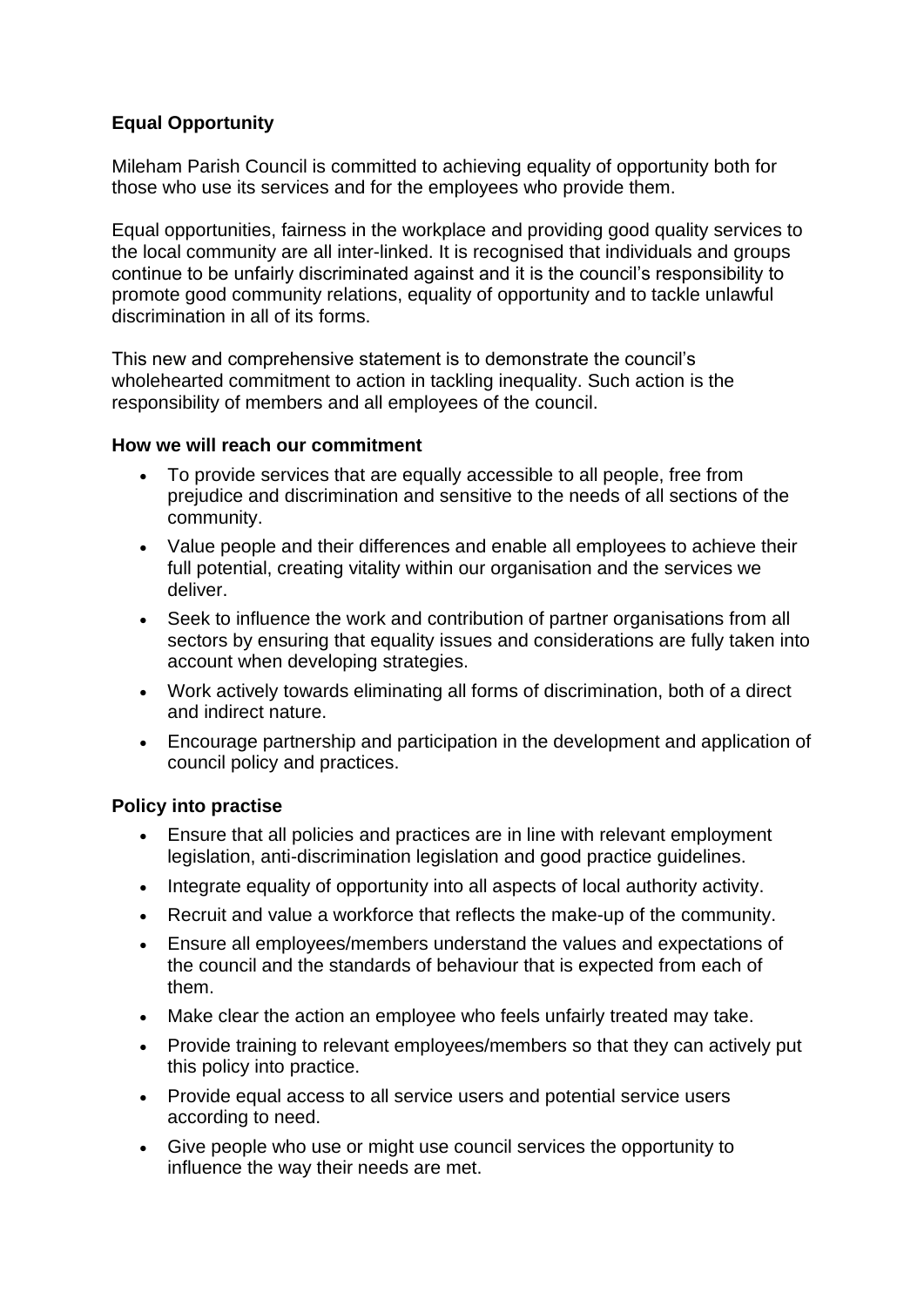- Seek to influence partner organisations in a collective commitment to equality of opportunity.
- In line with government guidance, encourage voluntary organisations to provide evidence of their commitment to equality in terms of their personnel policies and delivery of their services, as a criterion in determining the award of grant aid from the council.
- Ensure that the council has policies that result in services sensitive to the needs of all sections of the community.
- Use socio-economic data to ensure compliance with the policy, where appropriate
- Monitor and evaluate the effectiveness of policy and practice on a regular basis as determined by law
- Develop a well-defined complaints procedure in dealing with alleged contraventions.

# **Employment**

(1) The aim is to provide a non discriminatory working environment where discrimination, harassment or bullying is unacceptable and which will not be tolerated. Employment policies, procedures and practices will promote equality of opportunity and all decisions regarding recruitment, selection, training, promotion and career management will be based solely on objective and job related requirements. The Equality Act 2010 protects disabled persons from discrimination; this includes a duty on employers to make reasonable workplace adjustments to prevent disabled employees and job applicants from being placed at a disadvantage compared to non-disabled people. An example of a reasonable adjustment may be a special type of chair for a disabled visiting member of public with a back condition.

The council, as the Employer, has a duty to make reasonable adjustments but can decline to make adjustments that it considers to be unreasonable:

- Will the proposed adjustment resolve the problem?
- Is it a practical solution?
- How much will the overall cost be in making the change and is it affordable?

These reasonable adjustments may include some of the following:

• Making adjustments to premises.

For example, structural or other physical changes such as: providing a ramp or moving furniture for a wheelchair user.

• Altering the person's working hours.

(2) The council will take full account of the provisions of the Equality Act 2010 when recruiting staff. Section 60 of the 2010 Act relates to the recruitment process and specifically covers the enquiries that can be made **before** employment. An employer is not permitted to ask questions about a job applicant's health before offering work.

(3) Employee recruitment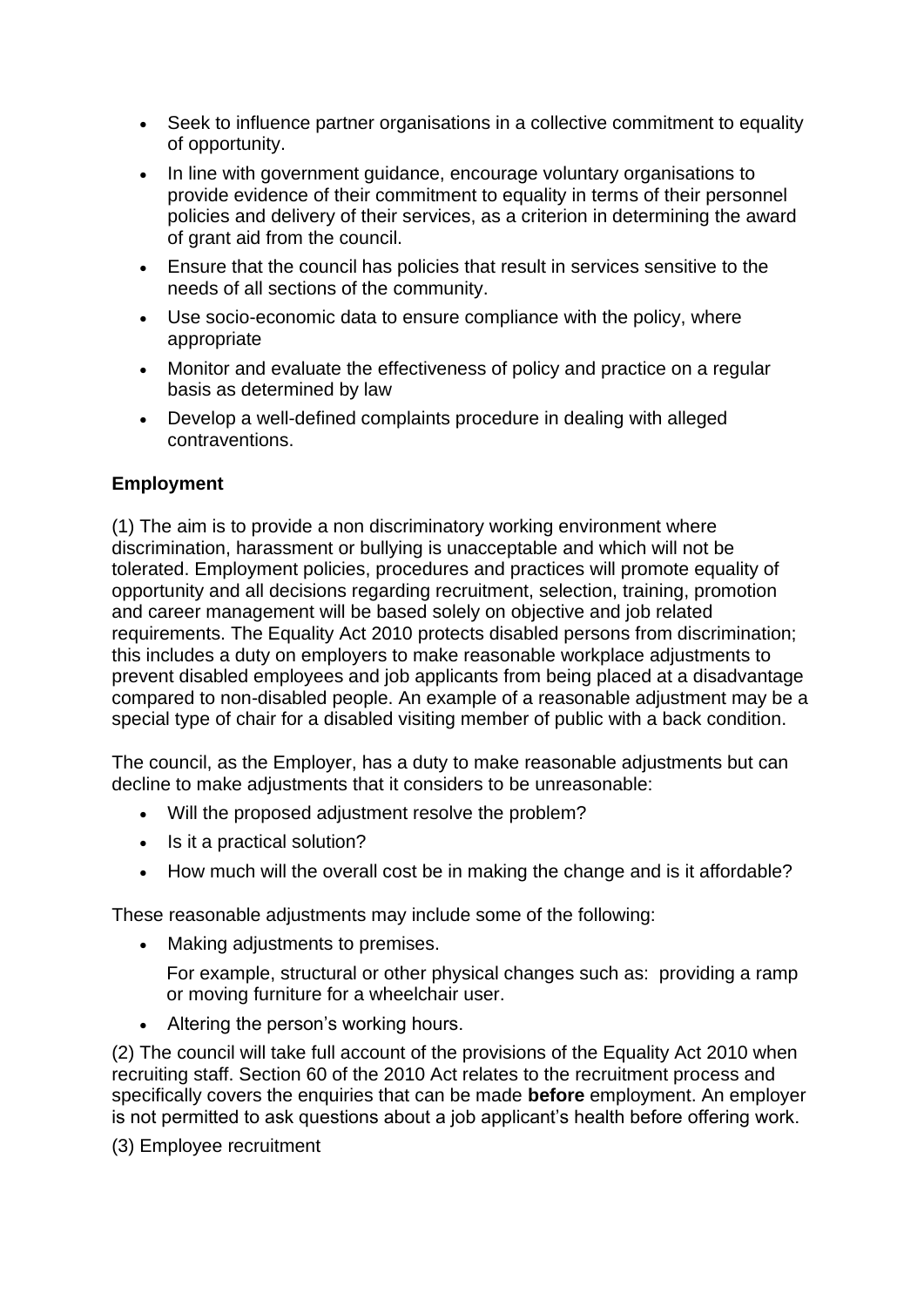- 3.1Advertisements for recruitment will not request applicants from a particular age range; neither will application form request dates of birth or other age related details.
- 3.2 All application forms shall state that the Parish Council encourages applications from all, including and especially those from the Protected Groups.
- 3.3 In order not to discriminate against younger people, all application material will emphasise the importance of skills and potential, as well as experience.
- 3.4 Information about job vacancies must be made available to all sections of the community.
- 3.5 A job description and person specification must be drawn up for every vacancy and be provided to all prospective employees
- (4) Dismissal of staff
	- 4.1 The council will ensure that there is no age discrimination in relation to the dismissal of staff.

#### **Access to services**

The aim is to ensure that all those who receive from the council or wish to use a council service can do so without fear of discrimination or disadvantage.

All people are entitled to be treated fairly, in a consistent manner and with dignity and respect.

#### **Service Provisions to the Public**

- 1. All Members of the Public will be treated fairly and consistently
- 2. All services shall be provided without unlawful discrimination, harassment or victimisation.
- 3. Those using council properties and facilities will be afforded all possible assistance so as to ensure that they can access these, with special attention being given to those who find it difficult to access facilities on the grounds of their age or disability or other Protected Characteristic.
- 4. All application forms including Conditions of Use forms made to the council shall state that the council will treat all applications equitably and take due consideration of those with Protected Characteristics.
- 5. All licence agreements including allotment tenancy agreements shall refer to this Equality Information statement.

### **Training and Development Opportunities**

- 1. The council is committed to ensuring equality of opportunity in the development of both its staff and councillors.
- 2. All employees / members will be supported to undertake the training and development which they need to help them achieve and maintain a high standard of performance and will be given encouragement and support to achieve their full potential.